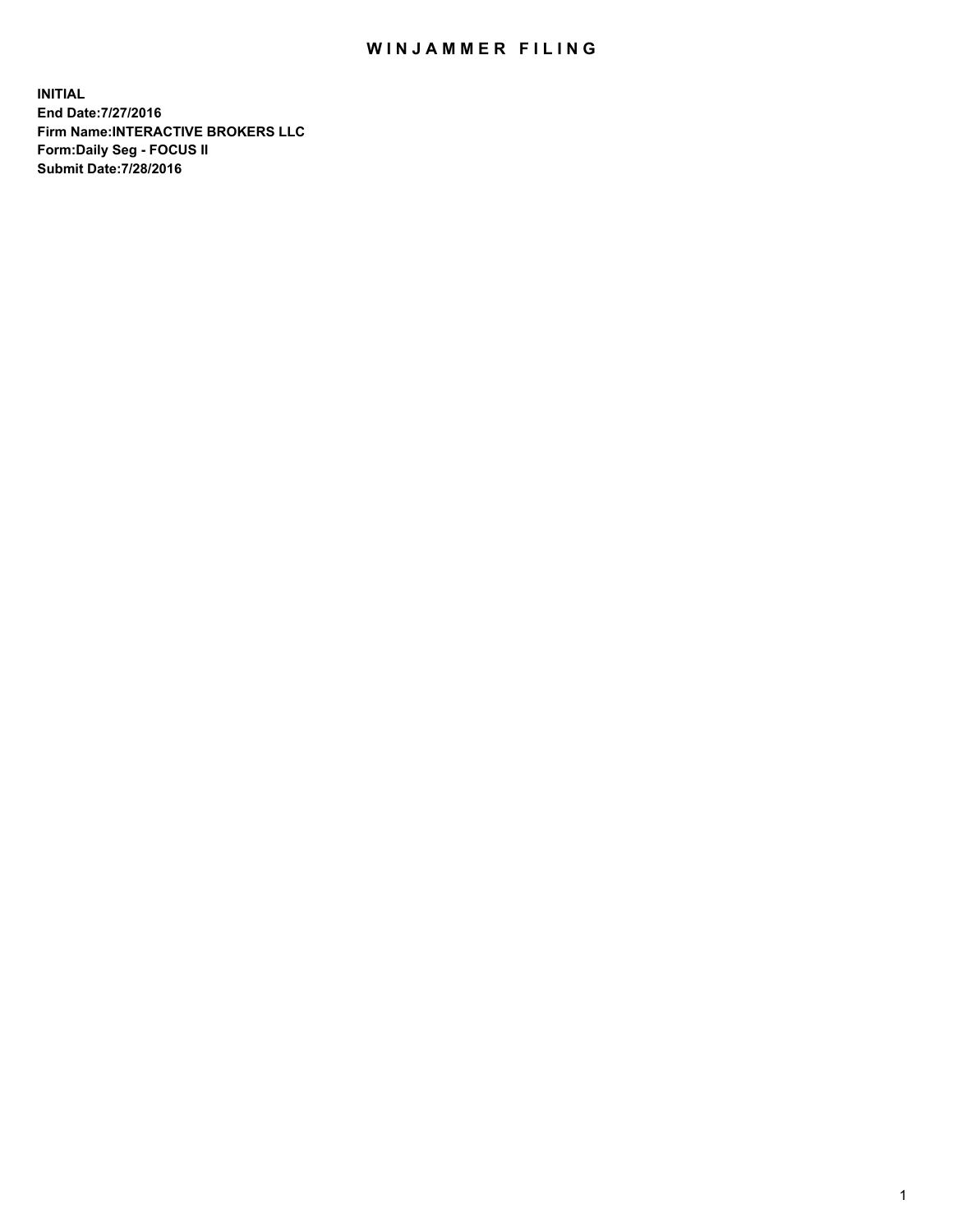## **INITIAL End Date:7/27/2016 Firm Name:INTERACTIVE BROKERS LLC Form:Daily Seg - FOCUS II Submit Date:7/28/2016 Daily Segregation - Cover Page**

| Name of Company<br><b>Contact Name</b><br><b>Contact Phone Number</b><br><b>Contact Email Address</b>                                                                                                                                                                                                                          | <b>INTERACTIVE BROKERS LLC</b><br><b>James Menicucci</b><br>203-618-8085<br>jmenicucci@interactivebrokers.c<br>om |
|--------------------------------------------------------------------------------------------------------------------------------------------------------------------------------------------------------------------------------------------------------------------------------------------------------------------------------|-------------------------------------------------------------------------------------------------------------------|
| FCM's Customer Segregated Funds Residual Interest Target (choose one):<br>a. Minimum dollar amount: ; or<br>b. Minimum percentage of customer segregated funds required:%; or<br>c. Dollar amount range between: and; or<br>d. Percentage range of customer segregated funds required between:% and%.                          | $\overline{\mathbf{0}}$<br>0<br>155,000,000 245,000,000<br>0 <sub>0</sub>                                         |
| FCM's Customer Secured Amount Funds Residual Interest Target (choose one):<br>a. Minimum dollar amount: ; or<br>b. Minimum percentage of customer secured funds required:%; or<br>c. Dollar amount range between: and; or<br>d. Percentage range of customer secured funds required between: % and %.                          | $\overline{\mathbf{0}}$<br>0<br>80,000,000 120,000,000<br>0 <sub>0</sub>                                          |
| FCM's Cleared Swaps Customer Collateral Residual Interest Target (choose one):<br>a. Minimum dollar amount: ; or<br>b. Minimum percentage of cleared swaps customer collateral required:% ; or<br>c. Dollar amount range between: and; or<br>d. Percentage range of cleared swaps customer collateral required between:% and%. | $\overline{\mathbf{0}}$<br>$\overline{\mathbf{0}}$<br>0 <sub>0</sub><br><u>00</u>                                 |

Attach supporting documents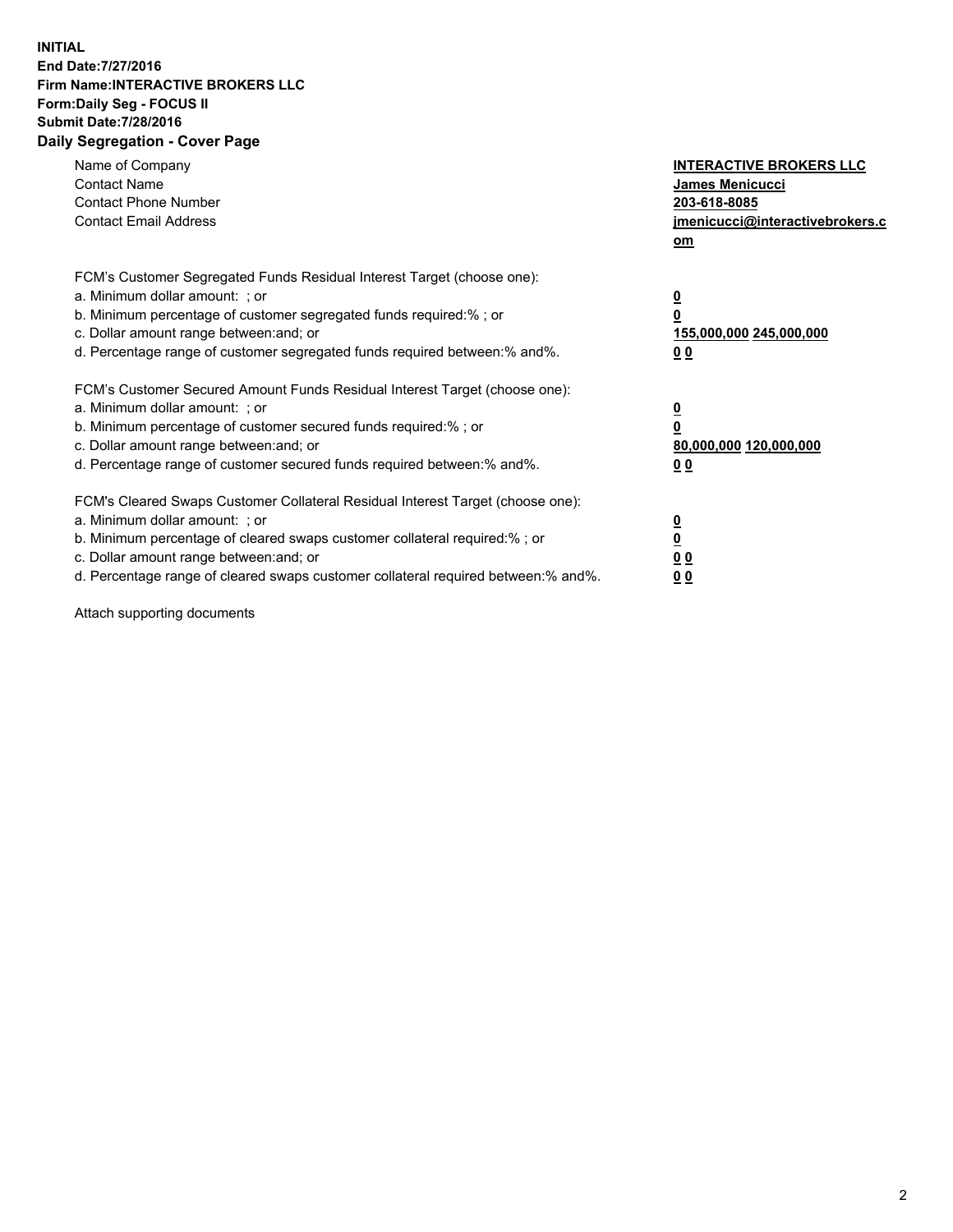## **INITIAL End Date:7/27/2016 Firm Name:INTERACTIVE BROKERS LLC Form:Daily Seg - FOCUS II Submit Date:7/28/2016 Daily Segregation - Secured Amounts**

|     | $-$ 0.000 0.000 0.000 0.000 0.000 0.000 0.000 0.000 0.000 0.000 0.000 0.000 0.000 0.000 0.000 0.000 0.000 0.000 0.000 0.000 0.000 0.000 0.000 0.000 0.000 0.000 0.000 0.000 0.000 0.000 0.000 0.000 0.000 0.000 0.000 0.000 0 |                                                 |
|-----|-------------------------------------------------------------------------------------------------------------------------------------------------------------------------------------------------------------------------------|-------------------------------------------------|
|     | Foreign Futures and Foreign Options Secured Amounts                                                                                                                                                                           |                                                 |
|     | Amount required to be set aside pursuant to law, rule or regulation of a foreign                                                                                                                                              | $0$ [7305]                                      |
|     | government or a rule of a self-regulatory organization authorized thereunder                                                                                                                                                  |                                                 |
| 1.  | Net ledger balance - Foreign Futures and Foreign Option Trading - All Customers                                                                                                                                               |                                                 |
|     | A. Cash                                                                                                                                                                                                                       | 347,248,023 [7315]                              |
|     | B. Securities (at market)                                                                                                                                                                                                     | $0$ [7317]                                      |
| 2.  | Net unrealized profit (loss) in open futures contracts traded on a foreign board of trade                                                                                                                                     | 10,916,187 [7325]                               |
| 3.  | Exchange traded options                                                                                                                                                                                                       |                                                 |
|     | a. Market value of open option contracts purchased on a foreign board of trade                                                                                                                                                | 919,181 [7335]                                  |
|     | b. Market value of open contracts granted (sold) on a foreign board of trade                                                                                                                                                  | -448,411 [7337]                                 |
| 4.  | Net equity (deficit) (add lines 1. 2. and 3.)                                                                                                                                                                                 | 358,634,980 [7345]                              |
| 5.  | Account liquidating to a deficit and account with a debit balances - gross amount                                                                                                                                             |                                                 |
|     |                                                                                                                                                                                                                               | 105,400 [7351]                                  |
|     | Less: amount offset by customer owned securities                                                                                                                                                                              | 0 [7352] 105,400 [7354]                         |
| 6.  | Amount required to be set aside as the secured amount - Net Liquidating Equity                                                                                                                                                | 358,740,380 [7355]                              |
|     | Method (add lines 4 and 5)                                                                                                                                                                                                    |                                                 |
| 7.  | Greater of amount required to be set aside pursuant to foreign jurisdiction (above) or line                                                                                                                                   | 358,740,380 [7360]                              |
|     | 6.                                                                                                                                                                                                                            |                                                 |
|     | FUNDS DEPOSITED IN SEPARATE REGULATION 30.7 ACCOUNTS                                                                                                                                                                          |                                                 |
| 1.  | Cash in banks                                                                                                                                                                                                                 |                                                 |
|     | A. Banks located in the United States                                                                                                                                                                                         | $0$ [7500]                                      |
|     | B. Other banks qualified under Regulation 30.7                                                                                                                                                                                | 0 [7520] 0 [7530]                               |
| 2.  | <b>Securities</b>                                                                                                                                                                                                             |                                                 |
|     | A. In safekeeping with banks located in the United States                                                                                                                                                                     | 399,637,420 [7540]                              |
|     | B. In safekeeping with other banks qualified under Regulation 30.7                                                                                                                                                            | 0 [7560] 399,637,420 [7570]                     |
| 3.  | Equities with registered futures commission merchants                                                                                                                                                                         |                                                 |
|     | A. Cash                                                                                                                                                                                                                       | $0$ [7580]                                      |
|     | <b>B.</b> Securities                                                                                                                                                                                                          | $0$ [7590]                                      |
|     | C. Unrealized gain (loss) on open futures contracts                                                                                                                                                                           | $0$ [7600]                                      |
|     | D. Value of long option contracts                                                                                                                                                                                             | $0$ [7610]                                      |
|     | E. Value of short option contracts                                                                                                                                                                                            | 0 [7615] 0 [7620]                               |
| 4.  | Amounts held by clearing organizations of foreign boards of trade                                                                                                                                                             |                                                 |
|     | A. Cash                                                                                                                                                                                                                       | $0$ [7640]                                      |
|     | <b>B.</b> Securities                                                                                                                                                                                                          | $0$ [7650]                                      |
|     | C. Amount due to (from) clearing organization - daily variation                                                                                                                                                               | $0$ [7660]                                      |
|     | D. Value of long option contracts                                                                                                                                                                                             | $0$ [7670]                                      |
|     | E. Value of short option contracts                                                                                                                                                                                            | 0 [7675] 0 [7680]                               |
| 5.  | Amounts held by members of foreign boards of trade                                                                                                                                                                            |                                                 |
|     | A. Cash                                                                                                                                                                                                                       | 67,589,454 [7700]                               |
|     | <b>B.</b> Securities                                                                                                                                                                                                          | $0$ [7710]                                      |
|     | C. Unrealized gain (loss) on open futures contracts                                                                                                                                                                           | 6,497,593 [7720]                                |
|     | D. Value of long option contracts                                                                                                                                                                                             | 919,209 [7730]                                  |
|     | E. Value of short option contracts                                                                                                                                                                                            | <u>-448,416</u> [7735] <u>74,557,840</u> [7740] |
| 6.  | Amounts with other depositories designated by a foreign board of trade                                                                                                                                                        | $0$ [7760]                                      |
| 7.  | Segregated funds on hand                                                                                                                                                                                                      | $0$ [7765]                                      |
| 8.  | Total funds in separate section 30.7 accounts                                                                                                                                                                                 | 474,195,260 [7770]                              |
| 9.  | Excess (deficiency) Set Aside for Secured Amount (subtract line 7 Secured Statement                                                                                                                                           | 115,454,880 [7380]                              |
|     | Page 1 from Line 8)                                                                                                                                                                                                           |                                                 |
| 10. | Management Target Amount for Excess funds in separate section 30.7 accounts                                                                                                                                                   | 80,000,000 [7780]                               |
| 11. | Excess (deficiency) funds in separate 30.7 accounts over (under) Management Target                                                                                                                                            | 35,454,880 [7785]                               |
|     |                                                                                                                                                                                                                               |                                                 |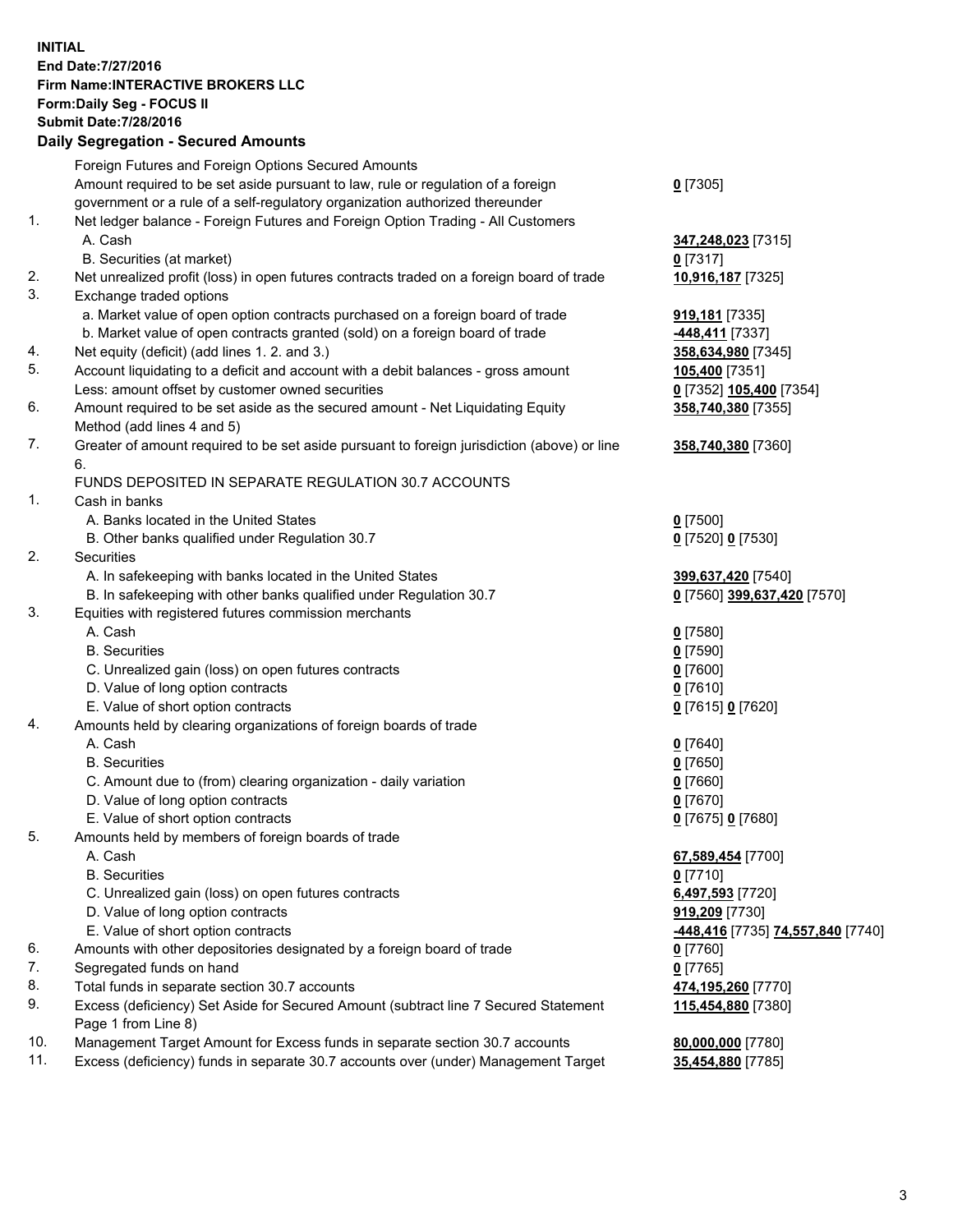**INITIAL End Date:7/27/2016 Firm Name:INTERACTIVE BROKERS LLC Form:Daily Seg - FOCUS II Submit Date:7/28/2016 Daily Segregation - Segregation Statement** SEGREGATION REQUIREMENTS(Section 4d(2) of the CEAct) 1. Net ledger balance A. Cash **3,049,332,342** [7010] B. Securities (at market) **0** [7020] 2. Net unrealized profit (loss) in open futures contracts traded on a contract market **-57,763,689** [7030] 3. Exchange traded options A. Add market value of open option contracts purchased on a contract market **143,867,685** [7032] B. Deduct market value of open option contracts granted (sold) on a contract market **-218,561,848** [7033] 4. Net equity (deficit) (add lines 1, 2 and 3) **2,916,874,490** [7040] 5. Accounts liquidating to a deficit and accounts with debit balances - gross amount **348,837** [7045] Less: amount offset by customer securities **0** [7047] **348,837** [7050] 6. Amount required to be segregated (add lines 4 and 5) **2,917,223,327** [7060] FUNDS IN SEGREGATED ACCOUNTS 7. Deposited in segregated funds bank accounts A. Cash **235,422,410** [7070] B. Securities representing investments of customers' funds (at market) **1,786,086,745** [7080] C. Securities held for particular customers or option customers in lieu of cash (at market) **0** [7090] 8. Margins on deposit with derivatives clearing organizations of contract markets A. Cash **26,826,226** [7100] B. Securities representing investments of customers' funds (at market) **1,180,818,928** [7110] C. Securities held for particular customers or option customers in lieu of cash (at market) **0** [7120] 9. Net settlement from (to) derivatives clearing organizations of contract markets **-15,188,775** [7130] 10. Exchange traded options A. Value of open long option contracts **143,857,294** [7132] B. Value of open short option contracts **-218,551,263** [7133] 11. Net equities with other FCMs A. Net liquidating equity **0** [7140] B. Securities representing investments of customers' funds (at market) **0** [7160] C. Securities held for particular customers or option customers in lieu of cash (at market) **0** [7170] 12. Segregated funds on hand **0** [7150] 13. Total amount in segregation (add lines 7 through 12) **3,139,271,565** [7180] 14. Excess (deficiency) funds in segregation (subtract line 6 from line 13) **222,048,238** [7190] 15. Management Target Amount for Excess funds in segregation **155,000,000** [7194] 16. Excess (deficiency) funds in segregation over (under) Management Target Amount **67,048,238** [7198]

Excess